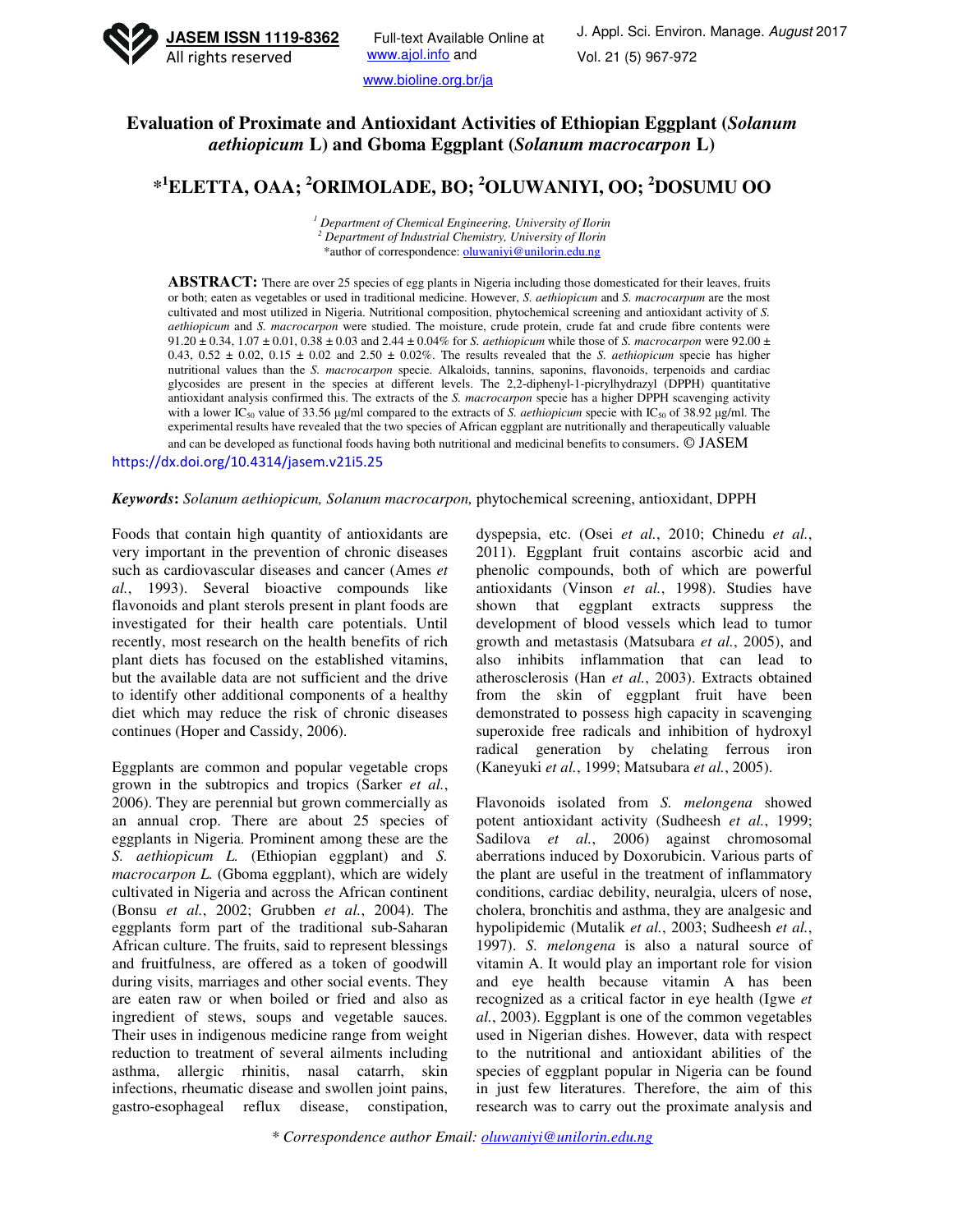determine the antioxidant activities of *S. aethiopicum* and *S. macrocarpon* and document appropriately.

## **MATERIALS AND METHODS**

Eggplant fruits, *Solanum macrocarpon* and *Solanum aethiopicum* fruits, were purchased at Ipata market, Ilorin, Kwara State Nigeria. Identification of the samples was done by a taxonomist at the herbarium in Plant Biology department in University of Ilorin, Nigeria. All reagents were of analytical grade and they include DPPH, Phenolphthalein, Boric acid indicator, methylene red, methylene blue, ethanol, potassium iodide, deionized water, 0.01 M hydrochloric acid (HCl), concentrated sulfuric acid (hot conc.  $H_2SO_4$ ) 1.25 % sodium hydroxide (NaOH), 1.25 % sulfuric acid, ammonia solution, n-hexane, distilled water, sodium sulphate, copper tetraoxosulphate (VI) salt and selenium oxide catalyst. The reagents were purchased from Sigma-Aldrich through a chemical vendor.

*Sample Preparation:* The two samples (*S. aethiopicum* and *S. macrocarpon)* purchased from the market were prepared separately. Contaminated fruits (spoiled) were removed and the good samples were thoroughly washed with clean water, the water was allowed to drain and the samples were air dried at room temperature.

*Proximate Analysis:* Proximate analysis i.e. moisture, crude protein, crude fat, crude fiber and ash contents of the samples were carried out according to standard procedures given in AOAC (2000). All determinations were done in triplicates.

Moisture content was determined by heating 2 g of fresh sample to a constant weight in a crucible placed in an oven and maintained at 105 °C. Ash was determined by the total incineration of 2 g sample in a muffle furnace maintained at 550  $^{\circ}$ C for 5 – 6 hours. Crude fat was obtained by exhaustively extracting 2 g of sample in a Soxhlet extractor for 4 hours using light petroleum spirit (b.p.  $40 - 60$  °C) as the extractant. Crude fiber determination was done by digesting 2 g of sample successively with  $H_2SO_4$  and NaOH and then incinerating the residue in a muffle furnace at 550 °C for 5 hours. Kjeldahl method was used to determine the crude protein content of the samples. The protein content was calculated by multiplying the nitrogen content obtained from the digestion, distillation and titration of 2 g sample by a factor of 6.25. Total carbohydrate content was estimated by subtracting the sum of percentages of all the nutrients already determined from 100 (AOAC, 2000).

*Antioxidant Activity: Preparation of the extract:*  About 250 g of each fresh sample were cleaned and cut into pieces of approximately  $1 \text{ cm}^3$  size and extracted with ethanol using soxhlet extraction method. The extraction was carried out for 6 h. The extracts were concentrated at  $45^{\circ}$ C using a rotary evaporator and resultant residue was stored under refrigerated conditions until further studies.

*Phytochemical Screening:* Phytochemical screening of the extracts was carried out to determine the secondary metabolites present in the samples. The metabolites determined include tannins, flavonoids, glycosides, terpenoids, cardiac glycosides, steroids, alkaloids, saponins and anthraquinones. Standard procedures as described by Sofowora (1993) and Harborne (1873) were adopted for this analysis.

*Qualitative DPPH antioxidant assay:* A suitably diluted stock solution of the sample extract was spotted on pre-coated silica gel TLC plates and the plates were developed in solvent system of different polarities (polar, medium-polar and non-polar) to resolve polar and non-polar components of the extracts. The plates were dried at room temperature and sprayed with 0.02 % DPPH in methanol. Bleaching of the TLC plates by the DPPH was observed for 10 minutes and the colour changes (yellow on purple background) were noted.

*DPPH radical scavenging activity:* Free radical scavenging activity of the eggplant extracts were determined by using 2,2-diphenyl-1-picrylhydrazyl radical (DPPH) (Brand *et al.*, 1995). DPPH is a stable free radical of violet colour. The antioxidants in the sample scavenge the free radicals and turn it into yellow colour. The change of colour from violet to yellow is proportional to the radical scavenging activity.

Briefly, the assay consists of taking 1 ml of 0.1 mM DPPH in ethanol, mixed with 1 ml of various concentrations of ethanolic extract of the sample and made up to 3.5 ml with ethanol. The contents were mixed well immediately and then incubated for 30 min at room temperature  $(27 \text{ °C})$ . The absorbance of the mixture was then measured using UV–Vis spectrophotometer at 517 nm. The percentage of scavenging activity was then calculated.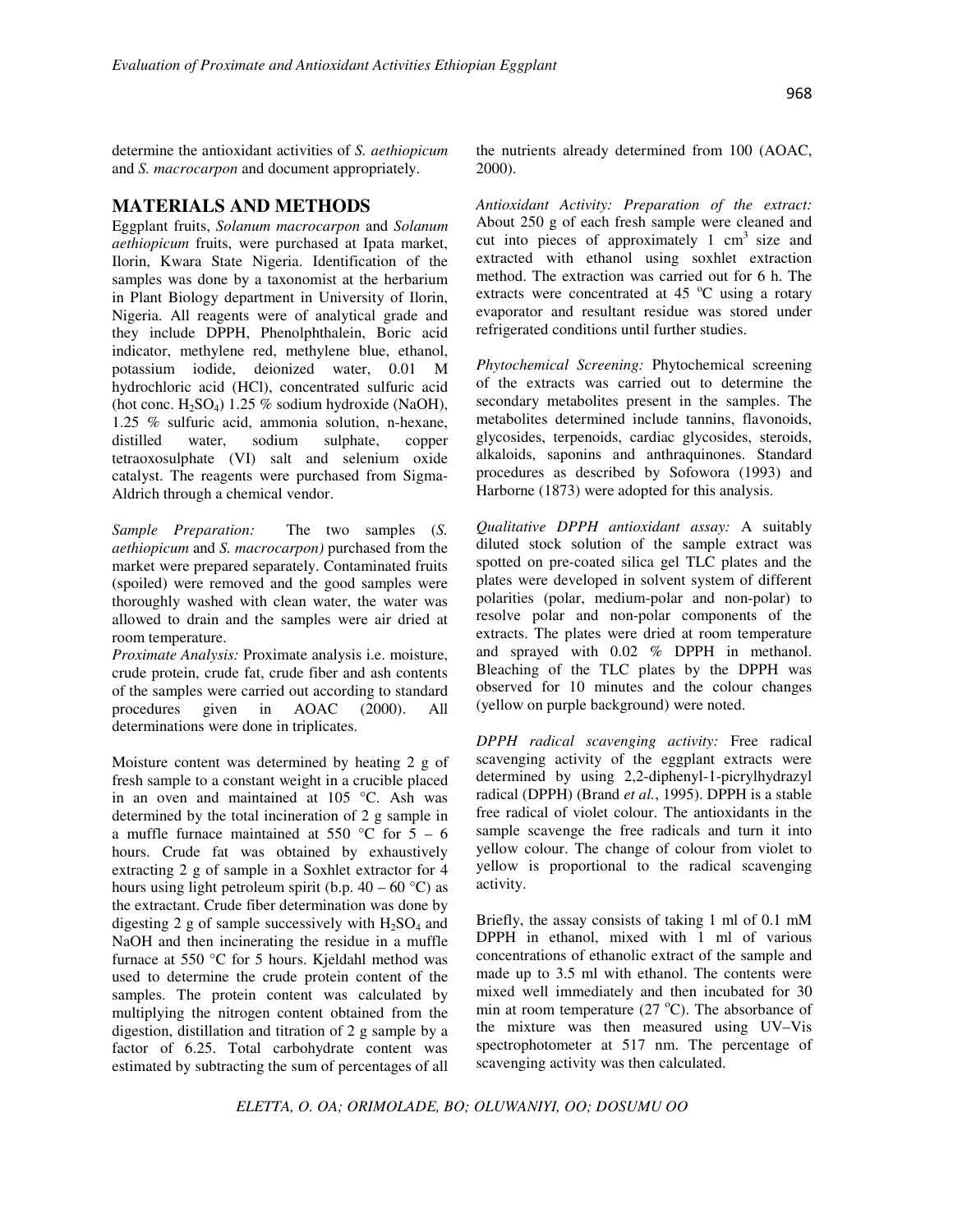Percentage radical scavenging activity

$$
=\frac{A_c - A_s}{A_c} \times 100
$$

Where  $A_c$  is the absorbance of control (solution containing all the reagents but no extract) while  $A_s$  is the absorbance of sample.

Percentage of radical scavenging activity was plotted against the corresponding concentration of the extract to obtain the  $IC_{50}$  value.  $IC_{50}$  is defined as the amount of antioxidant material required to scavenge 50% of free radical in the assay system. The  $IC_{50}$  values are inversely proportional to the antioxidant activity.

#### **RESULTS AND DISCUSSIONS**

The results of the proximate analyses of the *Solanum aethiopicum* and *Solanum macrocarpon* are presented in table 1

**Table 1**: Proximate composition of *Solanum aethiopicum L.* and *Solanum macrocarpon Fr*uits

| Nutrients        | Compositon (PER 100G<br>Of Fresh Fruits) |                    |  |
|------------------|------------------------------------------|--------------------|--|
|                  | Solanum                                  | Solanum            |  |
|                  | Aethiopicum L.                           | Macrocarpon L.     |  |
| Moisture content | $91.20 \pm 0.34\%$                       | $92.00 \pm 0.43\%$ |  |
| Crude Protein    | $1.07 \pm 0.01\%$                        | $0.52 \pm 0.02\%$  |  |
| Crude Fat        | $0.38 \pm 0.03\%$                        | $0.15 \pm 0.02\%$  |  |
| Crude Fibre      | $2.44 \pm 0.04\%$                        | $2.50 \pm 0.02\%$  |  |
| Ash content      | $0.73 \pm 0.03\%$                        | $0.80 \pm 0.03\%$  |  |
| Carbohydrate     | $4.18 \pm 0.08\%$                        | $4.01 \pm 0.06\%$  |  |
| Dry matter       | $8.80 \pm 0.19\%$                        | $8.00 \pm 0.11\%$  |  |

The moisture content (92.00 %) of *S. macrocarpon L.* was higher than that of *S. aethiopicum* (91.20 %). Similar results have been reported by Agoreyo *et al.,*  (2012) in their earlier work on other species of solanum. These results reveal that eggplants generally have high moisture content which makes them prone to quick deterioration, hence they are classed amongst perishable fruits. However, the fibrous nature of their skin makes it a bit difficult for microorganisms to penetrate unlike that of pawpaw or other soft skin fruits. This high moisture content makes the eggplant to be of high nutritional benefits to people suffering from dehydration and the skin helps to keep the fruit fresh to meet market freshness demand.

The protein contents of 1.07% and 0.54% obtained for *S. aethiopicum* and *S. macrocarpon* respectively revealed that *S. aethiopicum* has higher protein content than *S. macrocarpon* which is also supported by Grubben and Denten (2004) who reported values of 1.6% and 1.4% for *S. aethiopicum* and *S. macrocarpon* respectively. Although the protein contents of eggplants are low, they are still useful in the repair of worn out tissues in the body.

The fat contents of 0.38% and 0.15% for *S. aethiopicum* and *S.macrocarpon* respectively were lower than the 1.0% reported for *S. macrocarpon* but higher than the 0.1% reported for *S. aethiopicum*  (Grubben and Denton, 2004), but falls in line with the results of Chinedu *et al.*, (2011) who reported  $0.52 \pm$ 0.04% and 0.17 ± 0.01% for *S. aethiopicum* and *S. macrocarpon* respectively. These values show that the fat contents of these eggplant species are low. Solanum species have been reported to reduce Low Density Lipoprotein (LDL)/High Density Lipoprotein (HDL) ratio and increase HDL/LDL ratio in hypercholesterolemic rabbits (Igwe *et al.*, 2003; Odetola *et al.*, 2004). They are ideal fruits for people with increased serum lipid levels, high blood pressure and other ischemic heart diseases.

The crude fibre content of 2.44 % obtained for *S. aethiopicum* is slightly lower than the 2.96 % reported for *S. aethiopicum* whereas the 2.50 % obtained for *S. marcrocarpon* L. is higher than the 1.11 % reported by Chinedu *et al.,* (2011). High crude fibre and low-fat contents of these fruits may be helpful in preventing such disorders as constipation, carcinoma of the colon and rectum, diverticulitis and atherosclerosis (Showemimo *et al.*, 2004). They may also partly account for the weight reduction effect of African eggplants (Odetola *et al.*, 2004; Edijala *et al.*, 2005). The high fibre contents together with the low carbohydrate contents found in these fruits are also good in the management of *Diabetes mellitus* (Bonsu *et al.*, 2002).

The ash contents were  $0.73 \pm 0.03$  and  $0.80 \pm 0.03$  % for *S. aethiopicum* and *S. marcrocarpon* respectively. A slightly higher value  $(0.87 \pm 0.03 \%)$  was recorded for *S. aethiopicum* and lower value  $(0.47 \pm 0.02 \%)$ for *S. Macrocarpon* by Chinedu *et al.,* (2011). Ash content, which represents a measure of the total amount of minerals present, makes both fruits good sources of minerals with *S. aethiopicum* yielding higher level of minerals.

Carbohydrate contents of  $4.18 \pm 0.08$  and  $4.01 \pm 0.06$ % obtained for *S.aethiopicum L.* and *S. marcrocarpon L.* respectively compared well with the results of Shalom *et al.*, (2011) that reported  $4.14 \pm$ 0.11 % and 4.42 ± 0.12 % for S. *aethiopicum L.* and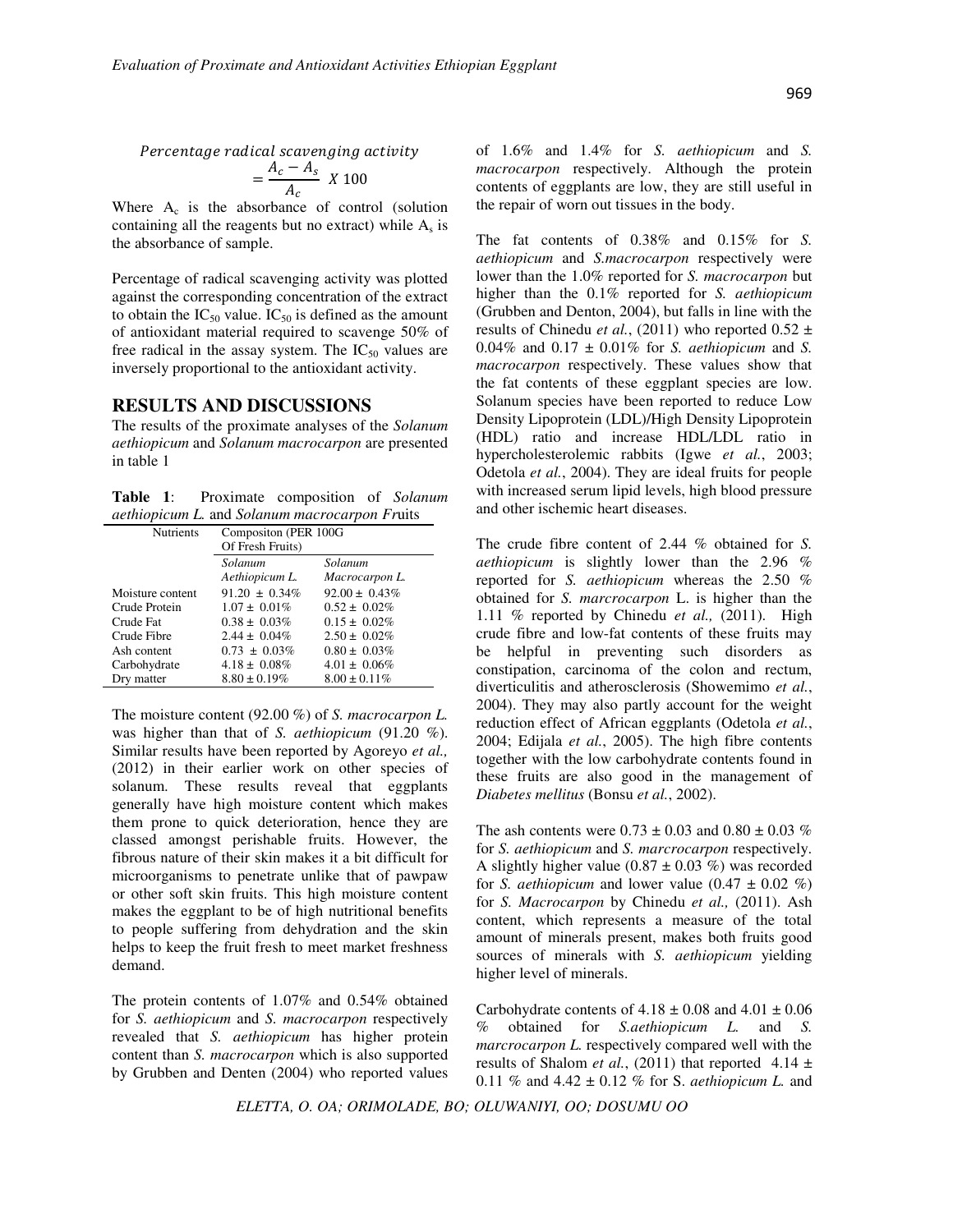*S. marcrocarpon L* respectively. This reasonably good amount of carbohydrate and moderate amount of crude fibre and low crude proteins make them good source of raw material for food industries (Edem *et al.*, 2009).

The results for the preliminary phytochemical screening of the two samples are presented in Table  $\mathcal{D}$ 

**Table 2**: Phytochemical screening results of S. *aethiopicum* and *S. marcrocarpon*

| Phytochemicals     | Solanum<br>aethiopicum | Solanum<br>macrocarpon |
|--------------------|------------------------|------------------------|
| Alkaloids          | $^{+++}$               | $^{+++}$               |
| Saponins           | $^{+++}$               | $^{+++}$               |
| Flavonoids         | $+$                    | $^{+}$                 |
| <b>Tannins</b>     | $^{++}$                | $^{++}$                |
| Terpenoids         | $^{+}$                 | $^{+}$                 |
| <b>Steroids</b>    | $+$                    |                        |
| Cardiac glycosides | $\overline{+}$         | $^{+}$                 |
| Anthraquinones     |                        |                        |

**Key:** - indicates absent; + indicates present; ++ indicates moderately present; +++ indicates highly present.

The results of the phytochemical screening of both species indicated a significant presence of alkaloids, saponins, flavonoids, tannins and cardiac glycosides. Terpenoids were slightly present in both species while anthraquinones were absent in both species. Steroids were found to be in *S. aethiopicum* but not in *S. macrocarpon*. *S. aethiopicum* generally contained higher levels of the phytochemicals than *S. macrocarpon* (Chinedu *et al.*, 2011)*.* Alkaloidal extracts of Solanum species have been reported to show analgesic effects and CNS depression (Vohora *et al.*, 2011). Bitterness of eggplants is due to the presence of alkaloids, mainly glycoalkaloids and degree of bitterness determines to a great extent, their edibility or otherwise. Poisoning by Solanum species have been attributed to the presence of toxic glycoalkaloids which cause diarrhea or carcinogenic glycosides causing excessive deposition of calcium in tissues. Some researchers have insisted that caution should be applied in their uses and that they should be consumed in small quantities (Bello *et al.*, 2005).

Saponins, which are present in the samples, are important dietary supplements and nutraceuticals. They possess antimicrobial activities and protect

plants from microbial pathogens. Researchers have discovered that saponins present in traditional medicine preparations cause hydrolysis of glycosides from terpenoids which avert the toxicity associated with the intact molecule (Xu *et al.*, 1996; Asl *et al.*, 2008). The presence of saponins in the eggplants justifies their use in traditional medicine. Additionally, both *S. aethiopicum* and *S. macrocarpon* contain flavonoids which are antioxidants and this potential is reflected in the antioxidants activities of the eggplant (Bagchi *et al*., 1999).

The qualitative DPPH analysis gave a positive result indicating the presence of antioxidants in the ethanolic extracts of the two fruits. This is based on the ability of the extracts (which contains antioxidants) to bleach the purple colour of DPPH free radical to yellow (the stable form). The results obtained for the quantitative analysis is shown in Table 3.

**Table 3:** DPPH antioxidant activity

| Concentration | %DPPH S.    | $%$ DPPH $S$ . |  |
|---------------|-------------|----------------|--|
| $(\mu g/ml)$  | macrocarpon | aethiopicum    |  |
| 500           | 70.33       | 69.1           |  |
| 250           | 73.61       | 65.04          |  |
| 125           | 71.76       | 60.97          |  |
| 62.5          | 75.61       | 63.41          |  |
| 31.25         | 54.96       | 58.94          |  |
| 15.62         | 44.06       | 46.75          |  |
| 7.81          | 42.76       | 56.26          |  |
| 3.9           | 51.11       | 51.22          |  |
| 1.99          | 36.63       | 37.8           |  |
| 0.97          | 24.83       | 23.13          |  |

DPPH is a widely used free radical compound for testing the free radical scavenging ability of various plant samples. The scavenging activity of both *S. aethiopicum* and *S. macrocarpon* on DPPH radicals increased with increasing concentrations. The optimum free DPPH radical scavenging activity was recorded at 62.5 µg/ml for *S. macrocarpon* (75.61%) though that of *S. aethiopicum* was increasing even till 500µg/ml with a value of 69.1%. With this optimum it implies that the peak of antioxidant activity of *S. macrocarpon* is attained at a lower concentration than *S. aethiopicum.* The amount of antioxidant material required to scavenge 50% of free radical in the assay system  $(IC_{50})$  was calculated from the plots. There is an inverse relationship between  $IC_{50}$  and antioxidant activity. *S. aethiopicum* has higher  $IC_{50}$  value (38.92 µg/ml) than *S. macrocarpon* (33.56 µg/ml) which revealed that the *S. macrocarpon* has a higher antioxidant activity which may be attributed to the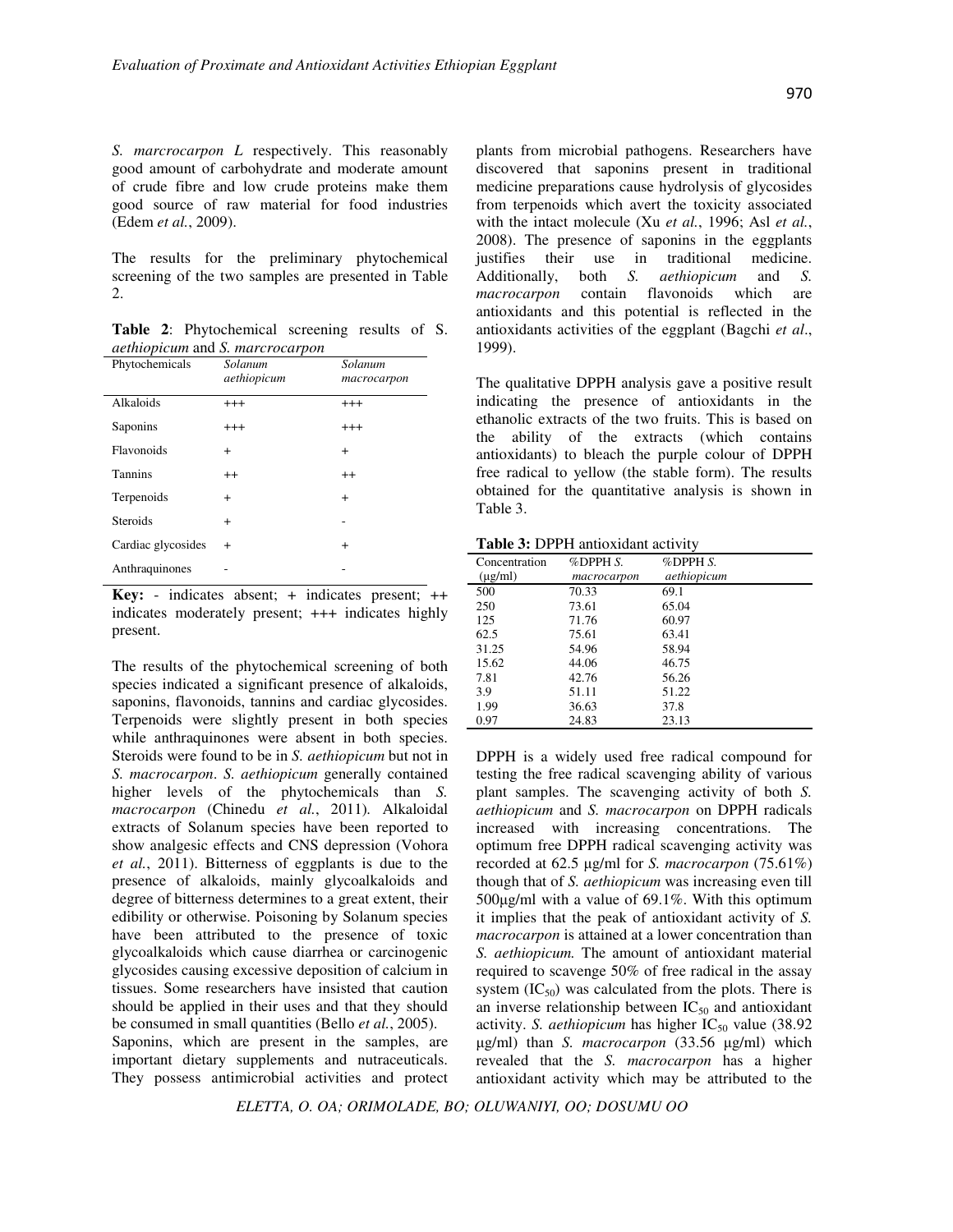higher phenolic, anthocyanin and flavonoid contents of the sample (Nisha *et al.*, 2009).

*Conclusion:* This research work studied the nutritional composition, phytochemical and antioxidant activity of two common species of eggplant found in Nigeria (*Solanum aethiopicum and Solanum macrocarpon*). The results revealed that the *S. aethiopicum* specie has higher nutritional values than the *S. macrocarpon* specie. The phytochemical analysis also revealed that the samples contain active chemical compounds like alkaloids, tannins, saponins, flavonoids, terpenoids and cardiac glycosides at different levels. From the DPPH quantitative antioxidant activity determinations, it can be deduced that *S. macrocarpon* has higher antioxidant activity than *S. aethiopicum*. The two species of African eggplant have been shown to be nutritionally and therapeutically valuable and they have the potential of providing precursors for the synthesis of useful drugs.

### **REFERENCES**

- AOAC (2000). Official methods of analysis.15th edition. Washington, D. C. Association of Official Analytical Chemists.
- Agoreyo, BO; Obansa, ES; Obanor, EO (2012). Comparative nutritional and phytochemical analyses of two varieties of *Solanum melongena*. *Science World Journal* 7: 5-8.
- Ames, BN; Shigenaga, MK; Hagen, TM (1993). Oxidants, antioxidants, and the degenerative diseases of aging. *Proc. Natl. Acad. Sci.* 90: 7915–7922.
- Asl, MN; Hossein, H (2008). Review of pharmacological effects of *Glycyrrhiza*sp. And its bioactive compounds, *Phytotherapy Res.,*  22(6): 709–24
- Bagchi, M; Milnes, M; Williams, C; Balmoori, J; Ye, X; Stohs, S; Bagchi, D (1999). Acute and chronic stress-induced oxidative gastrointestinal injury in rats and the protective ability of a novel grape seed proanthocyanidin extract, *Nutri. Res.,*19:1189–1199.
- Bello, SO; Muhammad, BY; Gammaniel, KS; Abdu-Aguye, I; Ahmed, H; Njoku, CH; Pindiga, UH; Salka, AM (2005). Preliminary Evaluation of the Toxicity and Some Pharmacological Properties

of the Aqueous Crude Extract of *Solanum melongena., Res. J. Agric. Biol. Sci.,*1(1): 1-9.

- Bonsu, KO; Fontem, DA; Nkansah, GO; Iroume, RN; Owusu, EO; Schippers, RR (2002). Diversity<br>within the Gboma eggplant (Solanum within the Gboma eggplant (*Solanum macrocarpon*), an indigenous vegetable from West Africa. *Ghana J. Horticulture,* 1:50–58.
- Brand, WW; Cuvelier, ME; Berset, C (1995). Use of free radical method to evaluate antioxidant activity. *Lebensm-Wiss. Technol*. 28: 25–30.
- Chinedu, SN; Olasumbo, AC; Eboji, OK; Emiloju, OC; Arinola, OK; Dania, DI (2011). Proximate and Phytochemical Analyses of *Solanum aethiopicum* L. and *Solanum macrocarpon* L. Fruits, *Res.J.Chem.Sci.*1(3): 24-35
- Edem, CA; Dosunmu, MI; Bassey, FI; Wilson, C; Umoren, P (2009). A Comparative Assessment of the Proximate Composition, Ascorbic Acid and Heavy Metal Content of Two Species of Garden Egg (*Solanum gilo* and *Solanum aubergine*). *Pak. J. Nutri.* 8(5): 582-584.
- Edijala, JK; Asagba, SO; Eriyamremu, GE; Atomatofa, U (2005). Comparative Effect of Garden Egg Fruit, Oat and Apple on Serum Lipid Profile in Rats Fed a High Cholesterol Diet. *Pak. J. Nutri.* 4(4): 245-249
- Grubben, GJH; Denton, OA (2004). *Plant Resources of Tropical Africa II: Vegetables* (Leiden, Wageningen: Backhuys Publishers) 35-198.
- Harborne, J B (1973). Methods of plant analysis. In: Phytochemical Methods, Chapman and Hall, London.
- Han, SW; Tae, J; Kim, JA; Kim, DK; Seo, GS; Yun, K; Choi, SC;Kim, TY; Nah, YH; Lee, YM (2003). The aqueous extract of *Solanum melongena* inhibits PAR2 agonist-induced inflammation. *Clin. Chim. Acta* 328: 39–44.
- Hoper, L; Cassidy, A (2006). A review of the health care potential of bioactive compounds. *J. Sci. Food Agric.* 86: 1805–1813.
- Igwe, SA; Akunyili, DN; Ogbogu, C (2003). Effects of *Solanum melongena* (garden egg) on some visual functions of visually active Igbos of Nigeria. *J. Ethnopharmacol.* 86: 135–138.